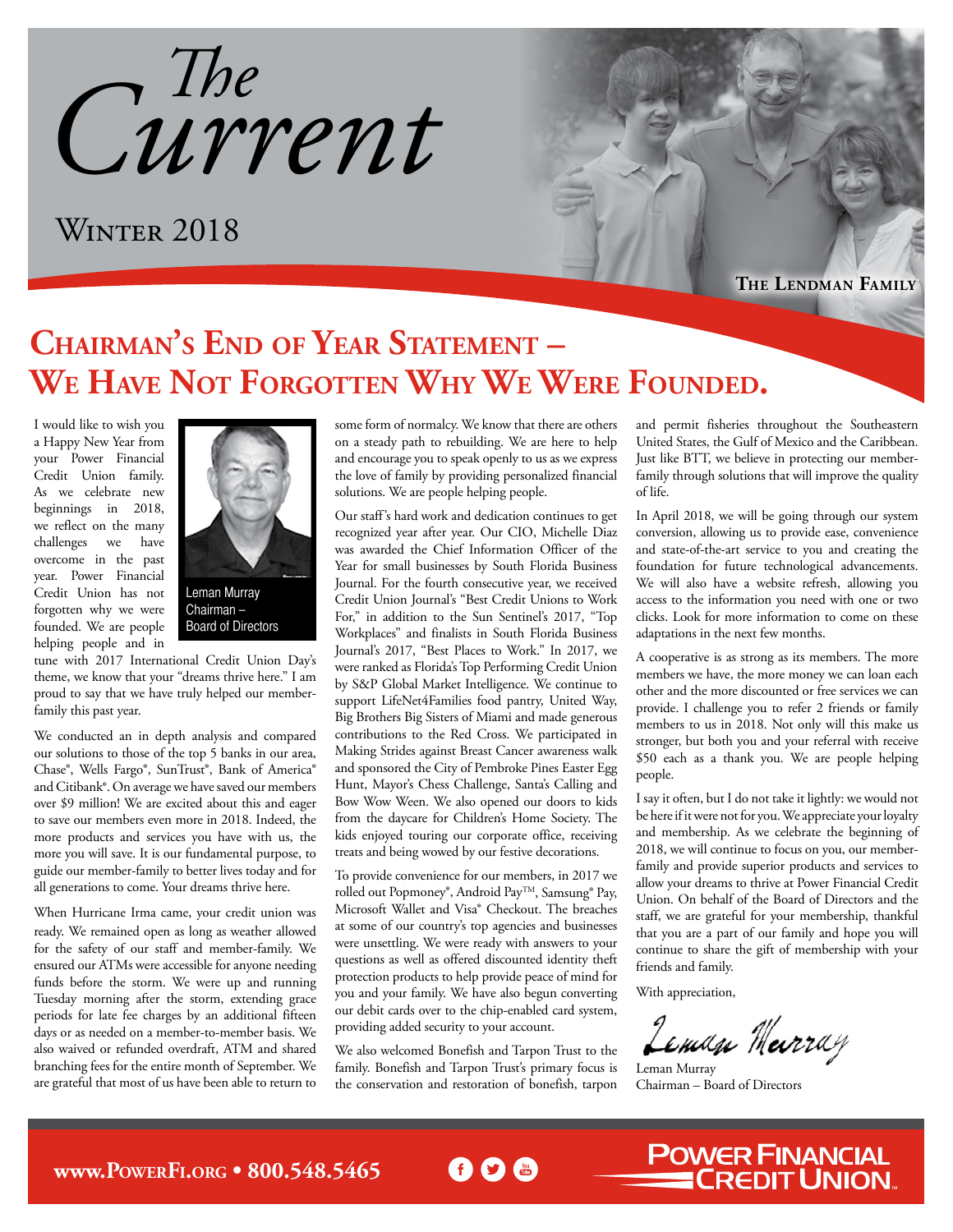# **Join Us at the 2018 Annual Meeting**

What's ahead in 2018? How did the Credit Union perform during the past year? Come to the Annual Meeting to learn more about your Credit Union's activities and its future direction. Your participation is important to the continued success of Power Financial Credit Union.

**Date:** March 26, 2018 **Time:** 4:30 p.m. **Place:** Power Financial Credit Union Sheridan Branch (Employee Lounge) 2020 NW 150th Avenue Pembroke Pines, FL 33028

These members are proud to be a part of the Power Financial Credit Union family by serving on the board of directors. See what each director up for re-election brings to the family:

**Leman Murray** retired in 2008 after 40 years with FPL, 26 as an employee and 14 as a contractor. Leman has served as a Board Member of Power Financial Credit Union for over 25 years and is currently the Board Chair.

**Patrick Carnevale** began his voluntary service to credit unions 30 years ago with National Airlines Credit Union which, after mergers, eventually became Pan Am Horizons Federal Credit Union. He served on the Supervisory Committee and then on the Board of Directors. He currently serves on the Power Financial Credit Union

Board and Audit Committee. Patrick was employed with Miami-Dade County as a Supervisor/Buyer and is retired.

**John Breslin** has been serving on the Power Financial Credit Union Board since 2006. Prior to the merger, he was appointed as member of the Board for Pan Am Federal Credit Union where he held the position of Chairman of the Board. John retired after 42 years as Employee Relations Supervisor from the US Government.

**Terry Keith** began serving on the Board in 2003. He holds an MBA in Finance from the University of Wisconsin. As an employee of NextEra/FPL since 1986, Terry held positions involving finance and accounting and served as the Director of Cost Recovery Clauses. Terry recently retired in 2017.

**Wendel Sauer** began his voluntary service on the Board 23 years ago with his election in 1988. Wendel worked for FPL for 30 years and, upon retirement in 1999, he held the position of Production Analyst.

Nominations for vacancies may also be made by a petition signed by 1% of the membership with a minimum of 500 signatures. Each candidate must submit a statement of qualification and biographical data with his or her petition. A letter of intent is needed to accept the position if elected, and must accompany the petition and biographical information. Nominations must be returned to Power Financial Credit Union within 30 days of receipt of this notification. This will be a non-ballot election and no nominations will be accepted from the floor when there is only one nominee for each position to be filled. Only those positions without a nominee are subject to nominations from the floor at the time of the meeting.

# **Looking TOWARD Tomorrow**



# **We will be doing a system conversion in April.** More information to come.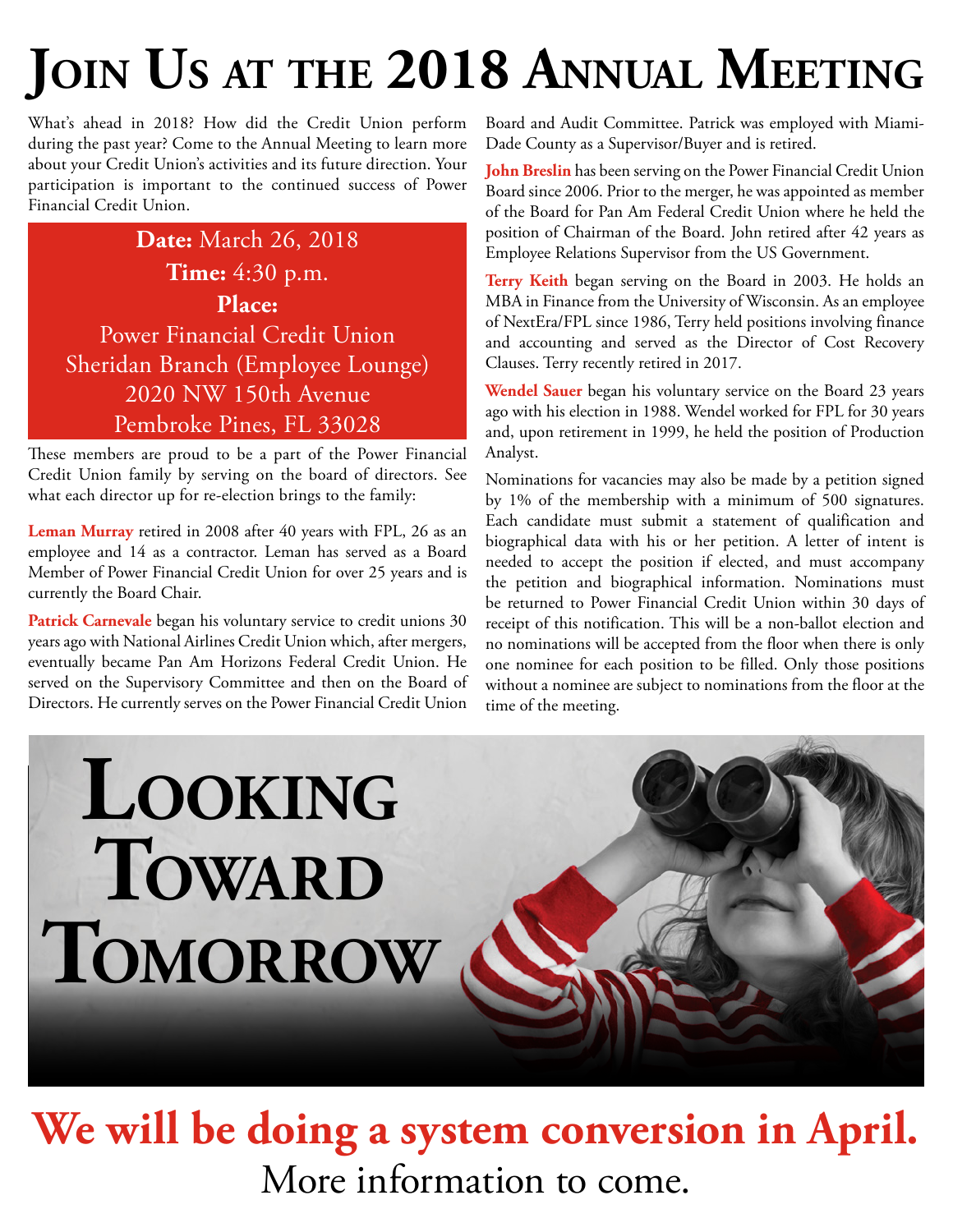

Happy New Year! The champagne toasts have been made, the confetti has fallen, and 2017 is officially in the books. Whether last year was the best of your life or 12 months of continual challenges, 2018 offers a blank canvas, a fresh start.

Maybe resolutions are your thing. Maybe they're not. Whatever your feelings on the matter, changing habits to drop a few pounds or start saving for retirement, setting goals is always a good idea - no matter what time of year it is.

| Make a plan to pay down debt.<br>First, take an honest look at every account you're paying<br>(or should be paying) each month. It's important to focus on<br>progress, not perfection. With every debt you pay off, you free<br>up money that can help you tackle another one. So, organize<br>your debts from smallest to largest, work to pay off the<br>smallest first, and then move to the next in line.                                                                                                                    | To help<br>you get started,<br>here are a few<br>points for your<br>financial<br>to-do list! | Invest for the future.<br>If your employer offers a 401(k) option, especially one<br>with a matching contribution, maximizing that benefit<br>is a strong move. Power Investment Services can help<br>you build an investment portfolio and begin saving for<br>retirement.                                                                                                                                                                            |
|-----------------------------------------------------------------------------------------------------------------------------------------------------------------------------------------------------------------------------------------------------------------------------------------------------------------------------------------------------------------------------------------------------------------------------------------------------------------------------------------------------------------------------------|----------------------------------------------------------------------------------------------|--------------------------------------------------------------------------------------------------------------------------------------------------------------------------------------------------------------------------------------------------------------------------------------------------------------------------------------------------------------------------------------------------------------------------------------------------------|
| Keep an eye on your credit report.<br>In a world where the internet makes financial transactions more convenient<br>than ever, it's critical that you keep tabs on your personal credit report.<br>Regular monitoring can uncover errors, inconsistencies, and fraudulent<br>activity-any of which could do serious damage to your credit rating. Visit<br>www.annualcreditreport.com to get a free copy of your credit report.<br><b>Build an emergency fund.</b>                                                                | Live a little.                                                                               | Automate monthly bills.<br>There aren't many things more frustrating than forgetting to make a payment<br>and getting hit with a late fee. Many companies and banks offer online payment<br>options, so it's easier than ever to schedule your payments in advance. Setting<br>up automatic payments through our SecureLink® Bill Pay can save valuable<br>mental energy and keep you from incurring those accidental late fees.                       |
| If consistent progress is the key, unexpected expenses can be the difference between<br>failed resolutions and accomplished goals. Setting aside money specifically for<br>emergencies can help you navigate life's little surprises. Financial experts recommend<br>varying amounts for a "Just-in-Case" fund, but setting aside \$1,000 as quickly as<br>possible is a fantastic goal. While it may not be enough to cover major catastrophes,<br>it's enough to cover minor setbacks that would otherwise sidetrack your plan. |                                                                                              | By setting aside some funds for entertainment, dining out, and hobbies, you<br>can enjoy a much-needed break without a side order of guilt. Want to really<br>shift your financial perspective? Budgeting money for charity is a fantastic way<br>to increase your generosity while helping a worthy cause. Seeing your money<br>improve the lives of others is a powerful way to deepen your appreciation for<br>the value of a solid financial plan. |
|                                                                                                                                                                                                                                                                                                                                                                                                                                                                                                                                   |                                                                                              | We have solutions to help you achieve your financial goals!                                                                                                                                                                                                                                                                                                                                                                                            |



## **Travel-Size Credit Union** Over 5,600 branches nationwide.

Find the closest one to you through our [SecureLink® Mobile App](https://www.powerfi.org/personal-accounts/personal-online-services/) – wherever you are.



#### **Learn More at [www.PowerFi.org](https://www.powerfi.org/)**

See credit union for details.